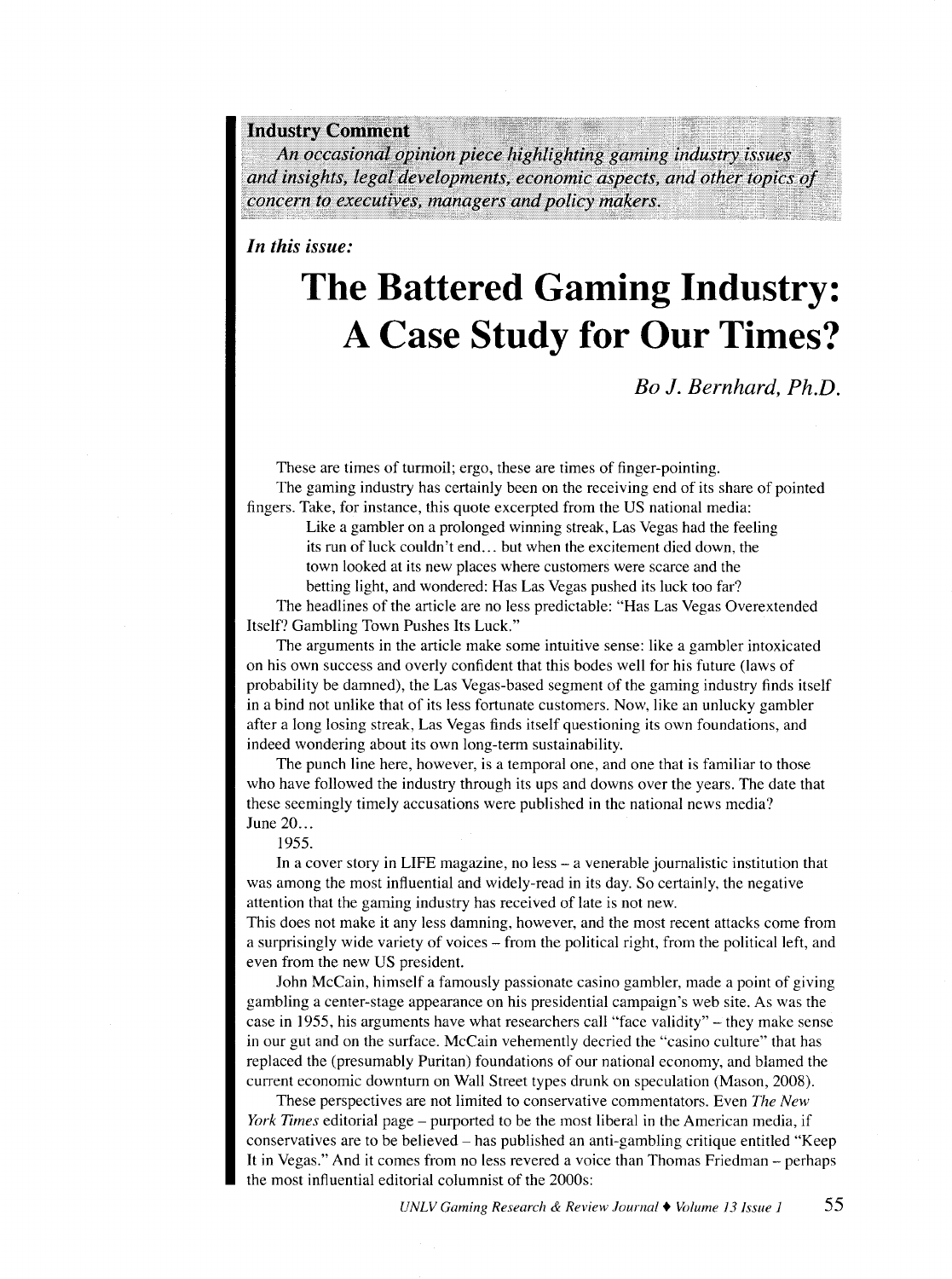Now is the time for coolly sorting out what markets can do best and what governments need to do better... In sum, government's job is to police that fine line between the necessary risk-taking that drives an innovation economy and crazy gambling with other people's savings in ways that threaten us all. We need to make sure that what happens in Vegas stays in Vegas - and doesn't come to Main Street. We need to get back to investing in our future and not just betting on it (NYT, September 16, 2008).

Once again, few would argue with Friedman's logic: the fundamental question before us requires "coolly sorting out what markets can do best and what governments need to do better," and it seems to go without saying that "crazy gambling" is not the answer. The "what happens in Vegas stays in Vegas" quote might have served as a cheap and easy writing device, but the metaphor is clear even if it was not meant as a direct, literal attack on the city.

However figurative these kinds of arguments might be, though, they still can have real effects on the actual gaming industry. To see this, of course, we need only observe US President Barack Obama's recent off-hand comment that during these times of trouble, he did not want to see stimulus package dollars supporting Las Vegas jaunts- a statement that sent Goldman Sachs, among others, scrambling for less offensive (and ironically, significantly more expensive) meeting locations such as San Francisco (Friess, 2009).

What is so often missed in the race to "point" and blame, however, is the (admittedly more tortoise-like) quest to understand. But understanding is vital in the gaming industryperhaps now more than ever, as in 2009 and beyond, the industry (and many others) may no longer have the luxury of relying upon a "consumption-consumed" customer base.

So let us try to invoke the spirit of research – let us try, through sober empirical inquiry, to understand. To start, let's put forth a simple proposition that runs exactly counter to the spirit of these media attacks: perhaps the gaming industry provides a "howto" map rather than a "how-not-to" admonition for our times.

Rather than pointing fingers at "gambling" or "Las Vegas" or "casinos" as illustrative of what is *wrong* in America right now, we might be better off fingering this industry as an illustration of some things that are  $right$  - and "right" in ways that are remarkably timely right now. If Thomas Friedman is correct (and I think he is), the

key question of our day is this: what can markets do best and what can governments do better? And I would modestly propose that the gaming industry is one industry that has been surprisingly effective in forcing a graceful "dance" between its allegedly nimble private sector interests and the presumably awkward government metronomes that dictate the beat.

*Perhaps the gaming industry provides a "how-to" map rather than a "how-not-to" admonition for our times.* 

To explain why this might be the case, it helps to tum to the history of this oftmaligned industry in the United States. This history is dotted with sparkling examples of eye-catching moments of entrepreneurial genius - sprung forth from the minds of famous dreamers from Bugsy Siegel to Steve Wynn. More quiet but no less important, however, was the behind-the-scenes transformation of the government's role in regulating this industry. "Quiet pioneers" such as Grant Sawyer, Shannon Bybee, the not-so-currentlyquiet Harry Reid, and even our own International Gaming Institute's Patty Becker helped develop a regulatory model admired the world over for its thoroughness, effectiveness, and perhaps most importantly, what we might call its "cleanliness." The victories in this sphere were alternately plodding and sudden, and have been outlined in greater detail elsewhere (see *Nevada Gaming Law, 3rd edition* for a summary authored by several of these quiet pioneers). Unquestionably, these efforts reached a vital pinnacle in the mid-1980s, when the last remnants of organized crime were removed from the executive suites on the formerly dusty boulevard known as the Las Vegas Strip.

Looking back with the benefit of hindsight today, here's what's noticeable about the mid-1980s in the gaming industry: it was from almost exactly this moment that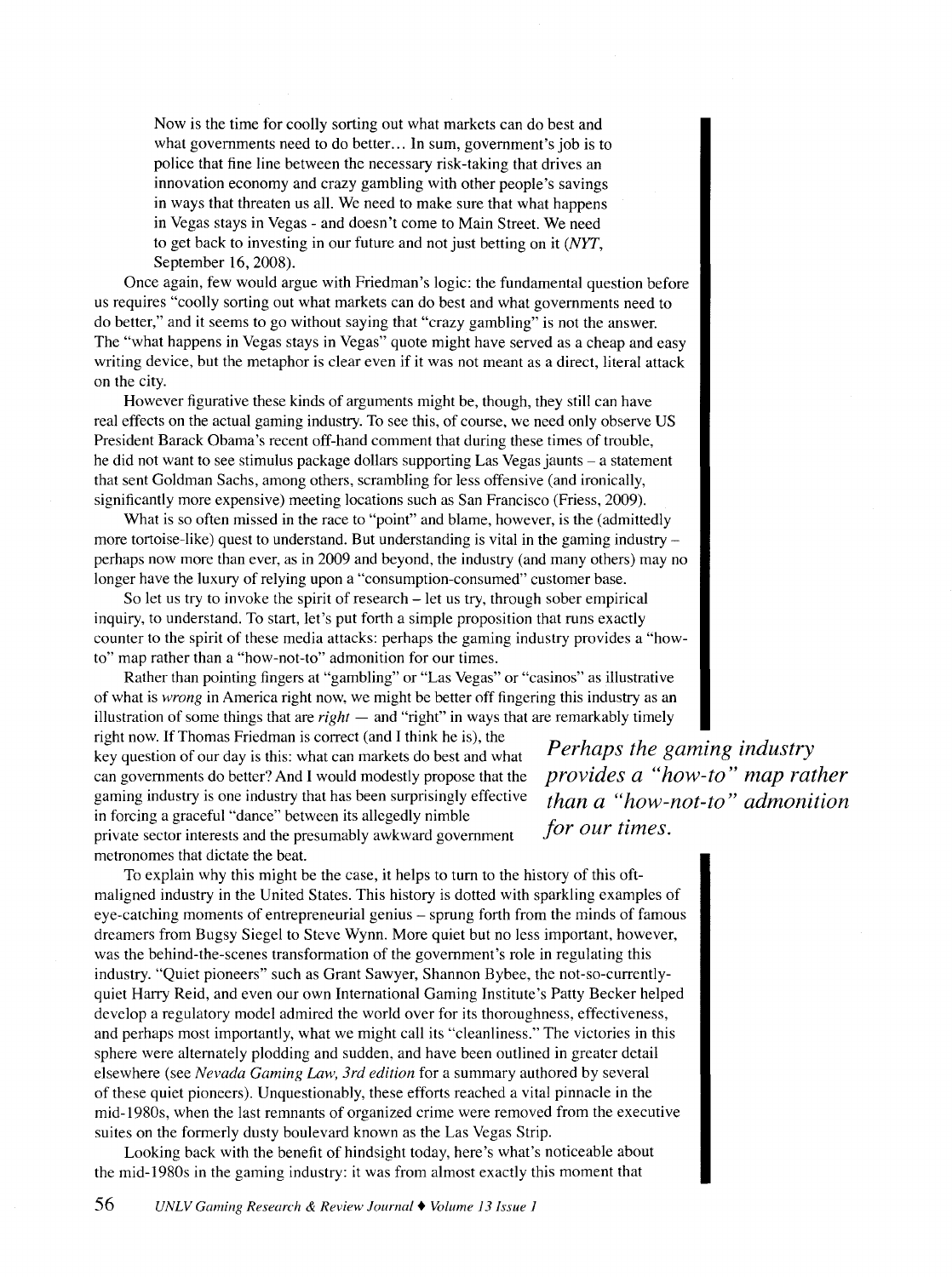## *The Battered Gaming Industry: A Case Study for Our Times?*

the industry took off, and indeed became a truly global economic force. Now to be clear, this "takeoff" happened for a lot of reasons – from the aforementioned Wynn's entrepreneurialism to relatively monopolistic market conditions to the transformation of access to capital (another development that looks different today with the benefit of hindsight). But *one* clear reason why the industry was able to take off was because it effectively "cleaned up" via government regulation.

Here's why this happened: for the gaming industry, cleaning up was not just a masterful governmental stroke - it proved to be a brilliant stroke of marketing genius. Once the Nevada-based gaming industry began to demonstrate that it could operate and regulate cleanly, it became more socially acceptable for, say, conservative church-goers to dip their toes in Las Vegas' alluring waters (and then to return to their pews and tell their fellow congregants about it). Somewhat unwittingly, this opened Las Vegas' doors to a much larger market- one that included a much bigger swath of the population. There are few ironclad "laws" in business, but this might be one of them: anytime you can dramatically broaden your market, this tends to be a good business "thing" for virtually any business entity. In this case, gaming opened up, and the world in turn became more open minded, at least as it pertained to gambling as a socially and economically acceptable activity.

For their part, other governments watched these successful developments and gradually warmed to the possibility of offering gaming in their jurisdictions. This process took place over and over, and arguably reached its zenith in 2006, when even the prohibition-prone government of Singapore- *Singapore,* where it remains illegal to purchase chewing gum and bans all sorts of "deviant" behaviors -decided to open up its doors to welcome two of the largest, most spectacular casinos on the planet.

While many economists tend to assume that the equation is straightforward, and more aggressive government regulation inevitably leads to lesser profits for the regulated industry, for the gaming industry it did not exactly work this way. The industry figured out an effective balance between government regulation and free market principles  $-$ or put more precisely, government provided the appropriate (but make no mistake, more stringent) regulatory framework that in turn allowed the free market to do what it does best. It bears re-emphasizing that this is a gross oversimplification, but it remains a useful one: the gaming industry's historical chapters without serious, effective government regulation yielded a relatively small-time, shunned industry. The chapters when the industry got serious about regulation, meanwhile, have helped usher in an era of unprecedented global economic growth. As was the case in the Progressive Era of the early twentieth century, government and business worked together to produce regulation-and the end result, while hardly perfect, emerged as a marked improvement over the past.

Rather than pointing to the industry as an example of what's wrong, then, perhaps we might use it as an imperfect-but-informative "how to" case study in academic, research, and policy settings. Today, those who criticize America's "gambling problem" might be well advised to take a closer look at the targeted industry itself. What they may see is a highly-regulated industry, where customers have been protected from unscrupulous operators. In contrast, regulators of the banking and securities industry are accused of, at a minimum, misfeasance in allowing toxic assets, sub prime loans, complicated derivatives, and credit swaps to run wild (and essentially unregulated)  $-$  while its customers have stood by largely unprotected by government or industry. If you are one of the many consumers who has misplaced her confidence in 2009, which of these two approaches inspires trust?

And while the gaming industry no doubt faces massive challenges today (with too much debt and not enough inflows in a time of precipitous economic declines worldwide), this broader, longer historical trajectory remains clear. This is why today's gaming leaders are often quick to point out that theirs is the rare US industry that *wants*  strong regulation. Put simply, this is an industry that has effectively grappled with